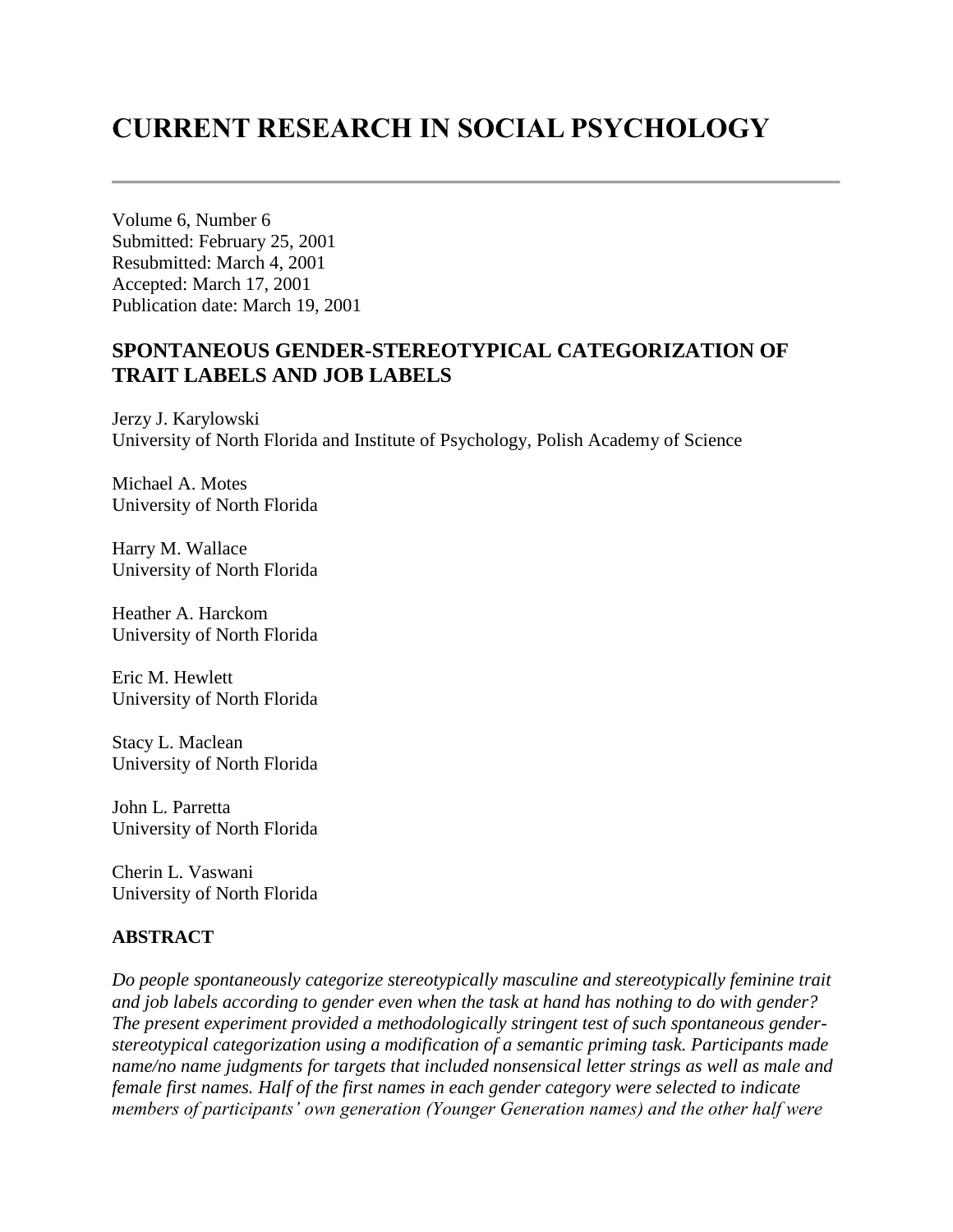*selected to indicate members of an older generation (Older Generation names). Each target was preceded by a prime (trait label or a job label) that was either stereotypically masculine, stereotypically feminine, or neutral. Participants' processing goals were manipulated by adding a secondary task that either did or did not require semantic processing of primes. The results provided evidence of spontaneous gender-stereotypical categorization of trait labels and job labels, particularly when Older Generation names were used as targets. The effects occurred regardless of the processing goals*.

> [77] --------------- [78]

#### **INTRODUCTION**

A central aspect of gender stereotyping is that perceivers learn to associate various person attributes such as personality characteristics, roles, or job titles with being either a male or a female. Of course, some characteristics are gender-related by definition (e.g., being a mother or a father). More interestingly, other characteristics that perceivers associate with gender are not definitionally related and thus their relationship with gender is not inevitable but rather is probabilistic at best. Thus perceivers may associate assertiveness, competitiveness, or working as a physician with the male gender and nurturance, flirtatiousness, or working as a nurse with the female gender even though no logical contradiction exist between assertiveness, competitiveness or working as a physician and being a female or between nurturance, flirtatiousness, or working as a nurse and being a male.

It is often assumed that social stereotypes, including gender stereotypes, can be activated spontaneously (automatically), regardless of intentions and goals of the perceiver, simply as a result of coming into contact with a stereotype-related concept, person, or object (cf., Bargh 1989, 1999). Considerable empirical evidence for the spontaneous activation of social stereotypes, including stereotypes that are gender-related, has been accumulated during the last decade (see, Bodenhausen & Macrae 1998; Fiske 1998; Hilton & von Hippel 1996; Kunda 1999, for recent reviews). However such evidence, is limited almost entirely to instances when the process is triggered by exposure to stimuli that are related to gender definitionally and unequivocally such as unambiguous photographs of a male or of a female targets or genderspecific first names. Research on the spontaneous gender- stereotypical categorization by Banaji and her associates (Banaji & Hardin 1996; Blair & Banaji 1996), in which not all stimuli were definitionally related, constitutes a notable exception.

In their research on gender- stereotypical categorization Banaji & Hardin, (1996) and Blair & Banaji, (1996) utilized a modification of the semantic priming paradigm (Meyer & Schvaneveldt 1971; Neely 1976). The paradigm is based on the notion that when two words are presented in close succession, judgments regarding the second word (target) are facilitated if the first word (prime) share membership in the same semantic category. Banaji and associates (Banaji & Hardin 1996; Blair & Banaji 1996) found that participants who were exposed to gender-related primes were faster at making subsequent judgments about gender-specific targets (first names and personal pronouns) when prime and target were gender-congruent. In particular, after being presented with feminine primes, (e.g., mother, nurse, or gentle) participants responded relatively faster to feminine targets, (e.g., she, her, or Mary) than to masculine targets, (e.g., he, him, or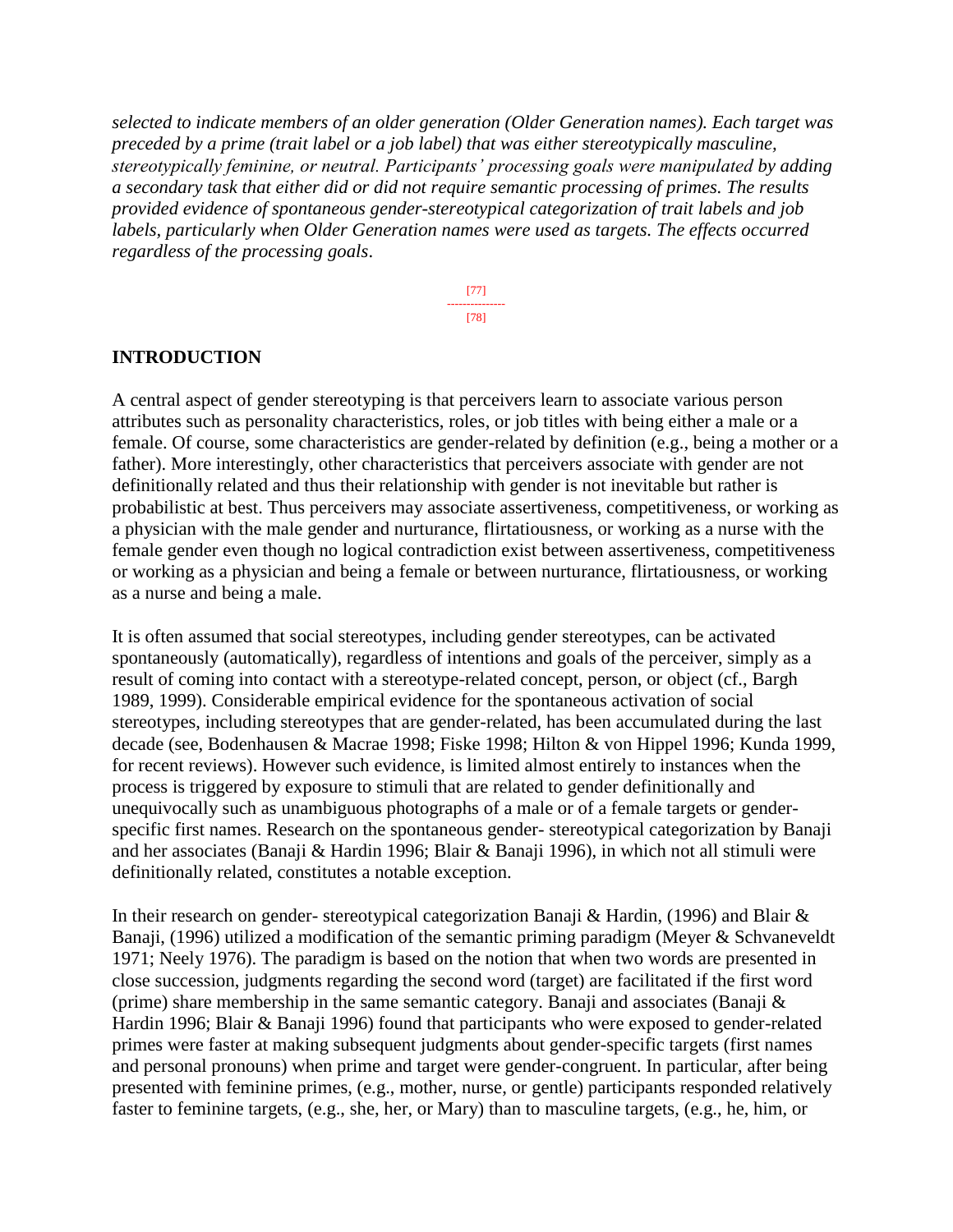John). Conversely, participants responded relatively faster to masculine targets, after being exposed to masculine primes (e.g., father, farmer, or decisive).

```
[78]
---------------
     [79]
```
It should be noted that the experimental task employed in all but one of these experiments involved repeated, explicit references to gender categorization. Specifically, the experimental task called for judgments of whether the target word (a personal pronoun or a first name) was masculine or feminine. In essence, the task repeatedly primed categorization based on gender. In the only experiment that did not explicitly call for such categorization (Banaji and Hardin 1996, Experiment 2), participants were simply asked whether the target word was a pronoun. This more stringent test of the spontaneous gender-stereotypical categorization hypothesis produced unequivocal results when primes were related to gender by definition (e.g., mother, waiter). However, for stereotypical primes that were not related to gender by definition (e.g., mechanic, nurse, assertive, nurturant), the results of the stringent test were inconclusive. This pattern of results limits theoretical and practical relevance of the findings presented leaving open the possibility that the effect occurs only for stimuli that are gender-related by definition or under conditions involving repeated and explicit references to gender.

Another potential limitation of these experiments (Banaji & Hardin 1996; Blair & Banaji 1996) was that participants were simply told to ignore the "irrelevant" initial (priming) stimulus. Such instructions might have made participants' behavior susceptible to demand characteristics although, to be fair, the authors did find that participants who acknowledged that they noticed the nature of the relationship between primes and targets (about two-thirds of participants did), performed similarly to those who did not. This finding lessens the concern about demand characteristics but it does not eliminate it completely. Given the highly transparent nature of the priming manipulation, it is possible that participants who denied their awareness of the relationship were simply reluctant to deliver the bad news to the experimenter.

The present experiment was designed to offer a stringent test of the spontaneous genderstereotypical categorization hypothesis. In our procedure, none of the primes were definitionally related to gender, the experimental procedure involved no explicit references to gender-based categorization, and no obvious demand characteristics were present. Instead of de-emphasizing the importance of the priming stimulus by asking participants to ignore it, our experimental procedure encouraged respondents to pay close attention to the prime by adding a prime judgment task. The prime judgment task provided a convenient cover story and a disguise for the connection between prime and target, thus eliminating (or reducing) demand characteristics. In addition, varying the nature of this task provided an opportunity to manipulate the Participants' processing goals. In the present experiment, this was done by requiring subjects to answer primerelated questions that either did or did not call for the semantic processing of the priming stimuli. Because gender-stereotypical categorization is a semantic process, an experimental task requiring semantic processing of information could be more conducive to gender-stereotypical categorization than a structural (non-semantic) judgment task. By the same token, structural judgment task provides an even more stringent test of the spontaneous gender-stereotypical categorization hypothesis.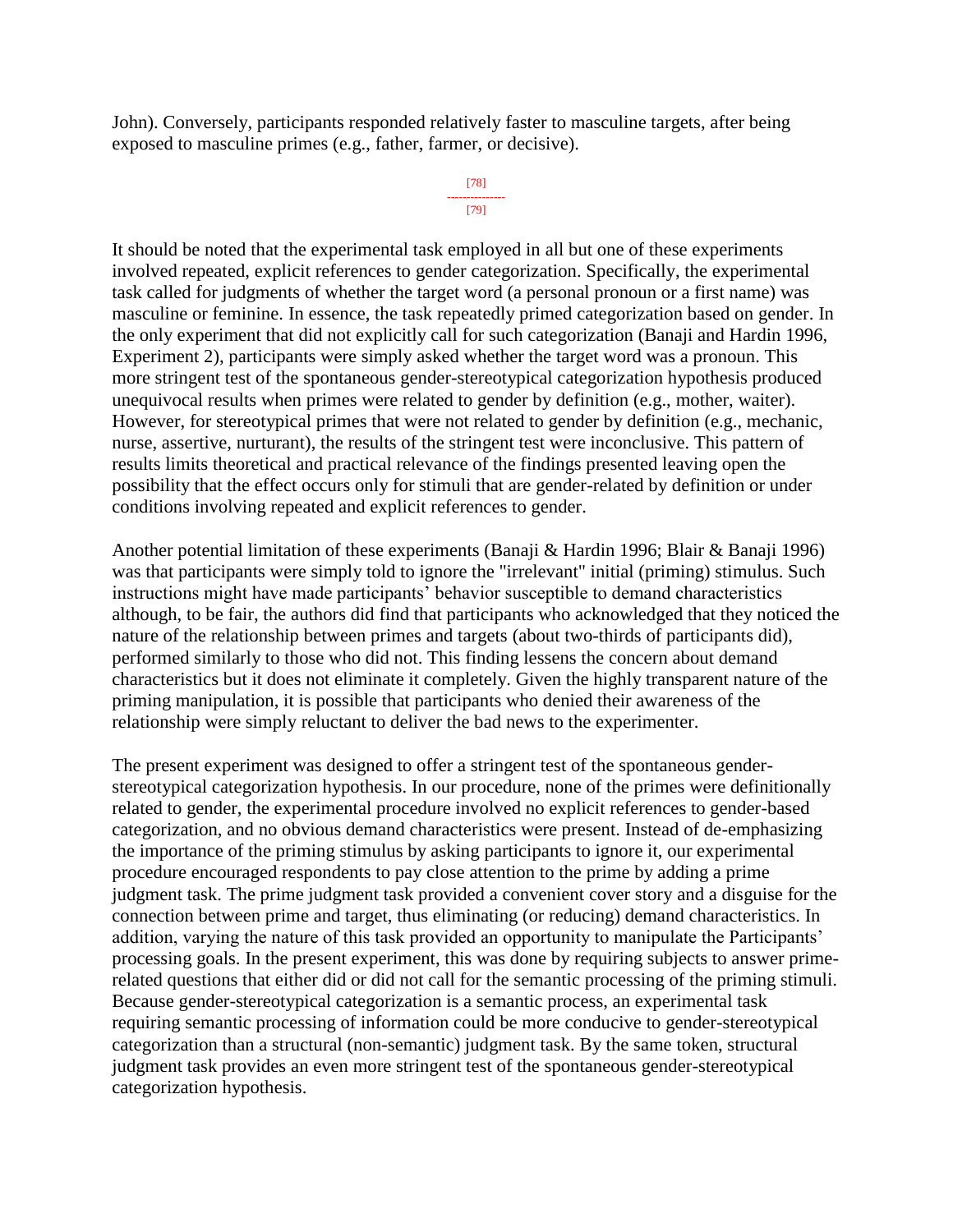[80]

An additional goal of the present experiment was to explore the possibility that spontaneous gender-stereotypical categorization occurs within a context that is generation-specific. Specifically, we wanted to test the prediction that evidence of gender-stereotypical categorization will be less strong for experimental targets consisting of male and female first names that participants associate with members of their own generation than for experimental targets consisting of names that they associate with members of an older generation. This prediction is consistent with findings that in activating stereotypes perceivers often distinguish between subtypes within the broader categories determined by gender (Clifton, McGrath & Wick 1976; Coats & Smith 1999; Deaux, Winton, Crowley & Lewis 1985; Eckes 1994) and that, in general, stereotypes are applied more readily to members of out-groups (cf., Fiske 1998). Furthermore it is suggested by previous research on perceived (if not always real) cross-generation differences in sex-typing. For instance, college students tend to perceive their parents as more stereotypically sex-typed compared to both students' self-perceptions and parents' self-perceptions (Karylowski & Bergeron 1989; see also Morgan 1998; Shebloski & Gibbons 1998 for similar results).

## **METHOD**

## **Participants**

Thirty-one undergraduates (12 men and 19 women) participated in the study in exchange for extra-credit.

#### **Procedure**

Participants were tested in individual rooms. They were informed that the experiment concerned short-term memory for social stimuli and that "we wanted to create a situation that required people to do two things at once."

The experiment consisted of 312 total trials, the first 24 of which were practice trials. For each trial, the initial stimulus was a "+" fixation mark lasting 1000 ms, immediately followed by a prime (trait or job) displayed for 200 ms. Next, an "\*" fixation mark appeared for 2000 ms, immediately followed by the target (first name or a meaningless letter array) with the question, "Is this a name?" simultaneously appearing above the target. Thus, the interval between prime onset and target onset (SOA) was 2200 ms<sup>1</sup>. Participants responded by pressing the YES button or the NO button on a response box. If the appropriate button was pressed, a "Correct Response" message flashed on the screen. If the wrong button was pressed or if the participant failed to respond within 1500 ms of target presentation, an "Incorrect Response" message flashed, accompanied by a tone<sup>2</sup>. Next, a question about the priming stimulus was presented. Participants in the structural task condition  $(N=16)$  were asked whether a particular letter appeared in the prime (e.g., "Did the initial word have the letter 'p'?"). Participants in the semantic task condition (N=15) were asked whether the prime was semantically related to a different word (e.g., "Was the initial word related to 'happy?"). Once again, if the appropriate button was pressed, a "Correct Response" message flashed. If the wrong button was pressed, an "Incorrect Response" message flashed, accompanied by a tone (note that questions about primes were asked simply to provide justification for the presentation of primes and as means of manipulating processing goals). The initial fixation stimulus, the prime, and the question about the prime all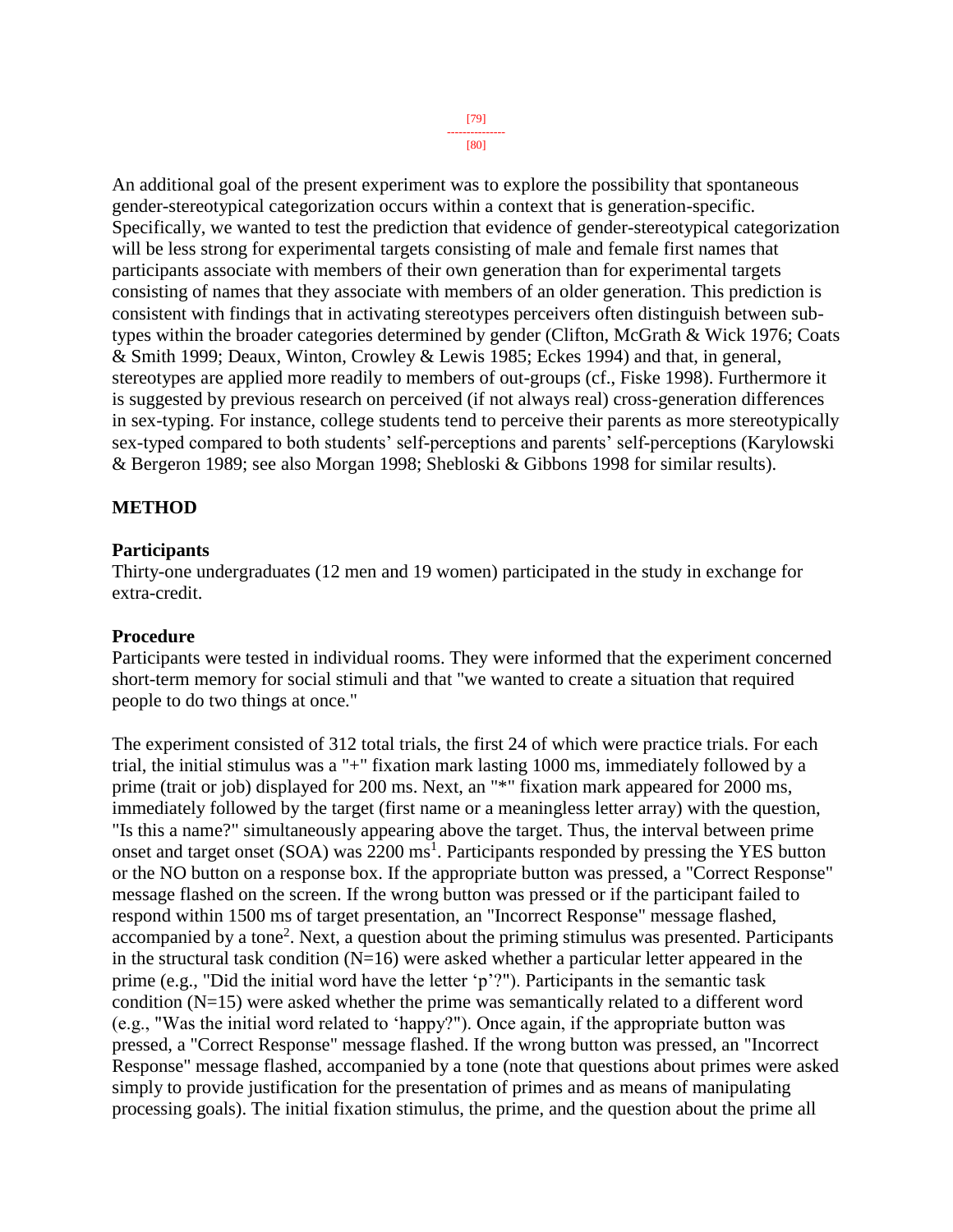appeared in white against a black background. The second fixation stimulus and the target appeared in yellow against a black background.

```
[80]
---------------
    [81]
```
Forty-eight primes (24 trait labels and 24 job labels) and 48 targets (24 first names and 24 meaningless letter strings) were used. The primes were evenly divided between stereotypically masculine, stereotypically feminine, and gender-neutral traits and professions (8 primes in each of the six categories)<sup>2</sup>. Twenty-four first names that served as diagnostic targets were evenly divided into four categories based on gender (male or female names) and on generation (younger-generation names and older-generation names)<sup>3</sup>. Twenty-four nonsensical, pronounceable letter arrays that structurally resembled English words served as distracter targets. (Each of the distracters was assembled by scrambling letters from a different name-target). The words used in the semantic prime judgment questions were similes of the traits used as primes and objects commonly used in the professions used as primes. The letters used in the structural prime judgment questions were systematically selected so that the letter might appear anywhere in the priming word.

The 288 diagnostic trials were divided into 6 blocks with 48 trials in each block. An additional set of primes and targets was used in the practice trials. Each diagnostic block included all 48 combinations of the within-subject design. Furthermore, each prime and each target appeared in each block only once and any given target appeared in each block with a different type of prime. The prime/target pairings used in each block and the order of the blocks was the same for each subject. The order of trials within each block was randomized separately for each participant.

## **RESULTS**

None of the participants revealed an awareness of experimental hypotheses during debriefing. This suggests that our cover story was effective in disguising any connection between primes and targets. One participant was replaced because of a chance-level accuracy of the name/no name judgments.

Latencies of the name/no-name judgments for trials in which actual names were presented constituted the measure of interest. On average, participants failed to respond within the prescribed time limit of 1500 ms in 1.7% of such trials. In addition, latencies shorter than 350 ms (.8%) were considered invalid and were excluded from the analysis. Finally, latencies associated with incorrect name/no name judgments  $(4.2%)$  were also excluded. To increase stability, the remaining reaction times were averaged within each participant and within the 24 combinations of the Prime Type (job or trait) x Prime Gender (stereotypically masculine, stereotypically feminine, or neutral primes) x Name Gender (male or female names) x Name Generation (names indicating younger generation and names indicating older generation) portion of the design.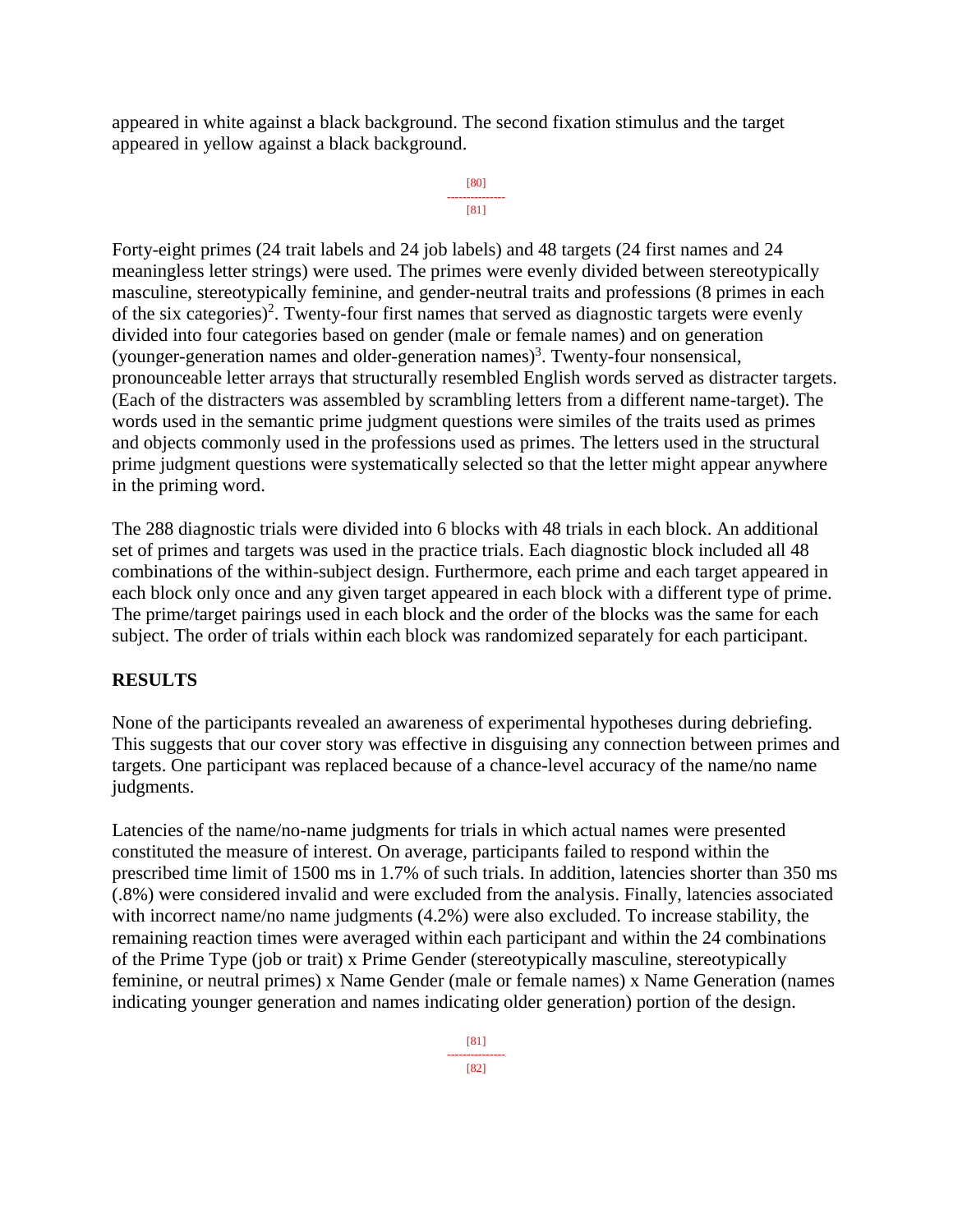A 2 (Prime Type) x 3 (Prime Gender) x 2 (Name Gender) x 2 (Name Generation) x 2 (Task) x 2 (Sex of the Participant) Analysis of Variance with the first four variables as within-subject revealed a significant two-way interaction between gender of prime and gender of name, F(2, 26)  $= 3.59, p < 0.05$ . Furthermore, the specific interaction between masculine prime versus feminine prime contrast on one hand and name gender on the other was also significant,  $F(1, 27) = 6.17$ , *p* < .02. The pattern of results underlying this interaction was consistent with the gendercategorization hypothesis. Specifically, male names were recognized marginally faster when preceded by masculine primes (stereotypically masculine job or trait labels),  $M = 647$  ms, than when preceded by feminine primes,  $M = 661$  ms,  $F(1, 27) = 2.90$ ,  $p < 1$ . On the other hand, female names were recognized somewhat faster when preceded by feminine primes (stereotypically feminine job or trait labels),  $M = 655$  ms, than when preceded by masculine primes,  $M = 669$  ms,  $F(1, 27) = 2.86$ ,  $p < 11$ .



**Figure 1. Latencies on Name/No Name Judgments Depending on Prime Gender, Name Gender, and Name Generation**

The omnibus Prime Gender x Name Gender interaction was not modified by any higher order interaction, except for the predicted Prime Gender x Name Gender x Name Generation interaction which was marginally significant,  $F(2, 26) = 2.68$ ,  $p < .09$ . Consistent with our predictions, the two-way simple interaction between prime gender and name gender was significant in the case of older-generation names,  $F(2, 26) = 4.39$ ,  $p < .05$ . but not in the case of younger-generation names,  $F(2, 26) = 2.17$ , n.s. Similarly, the interaction between masculine prime versus feminine prime contrast, on one hand, and name gender, on the other, was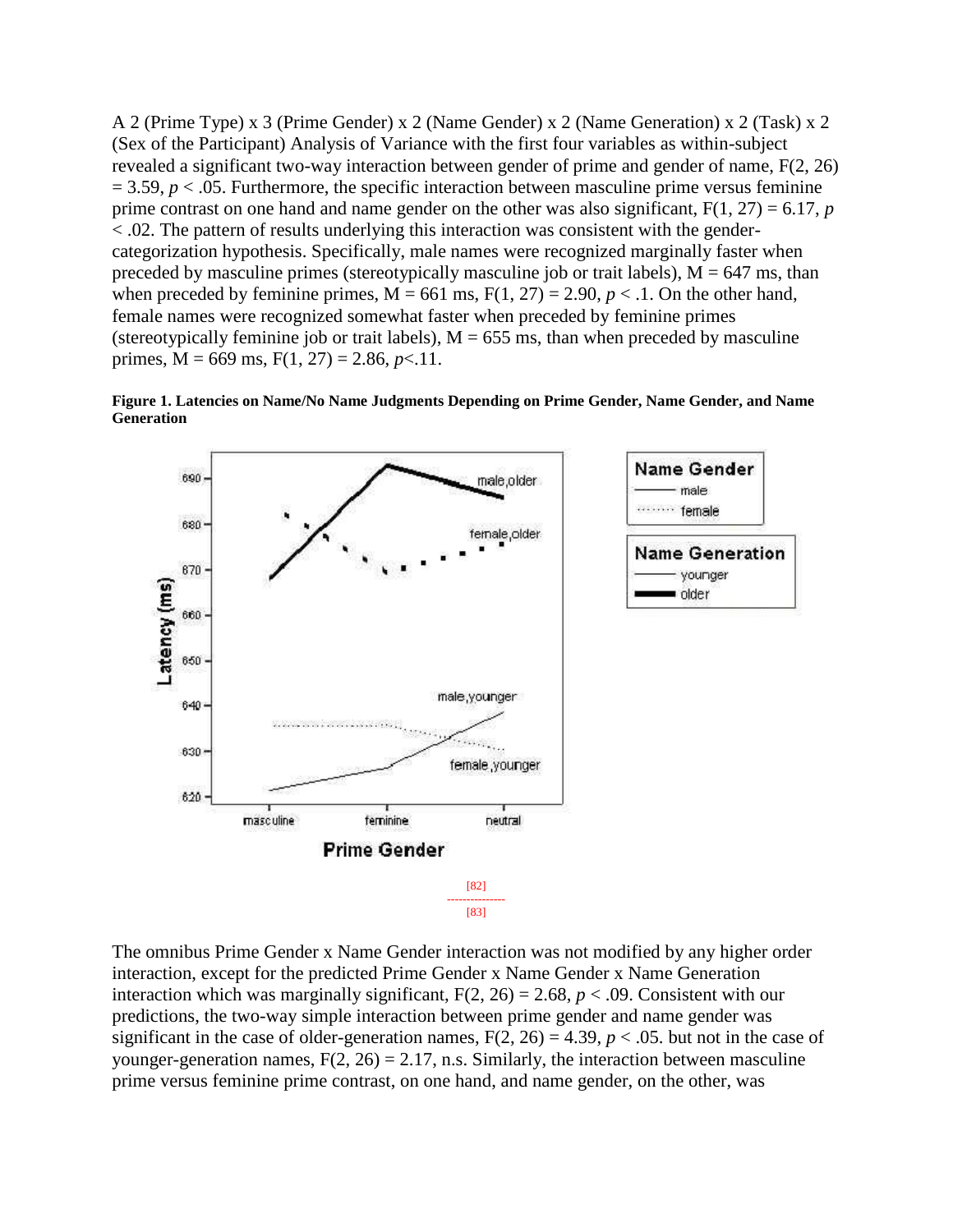significant in the case of older-generation names,  $F(1, 27) = 5.67$ ,  $p < .05$ , but not in the case of younger-generation names,  $F(1, 27) < 1$ , n.s.

As presented in Figure 1, the pattern of means for the older-generation names was consistent with the hypothesis of spontaneous gender-stereotypical categorization. Specifically, male names were recognized significantly faster when preceded by masculine primes, than when preceded by feminine primes,  $F(1, 27) = 5.32$ ,  $p < .05$ , whereas female names were recognized marginally faster when preceded by feminine primes, than when preceded by masculine primes,  $F(1, 27) =$ 3.87,  $p < 0.06$ . In both cases, gender-neutral primes resulted in mean latencies that were somewhere between mean latencies associated with stereotypically masculine primes and those associated with stereotypically feminine primes.

Another effect revealed in Figure 1 is that, overall, participants reacted faster to youngergeneration names than to older-generation names,  $F(1, 27) = 81.60$ ,  $p < .001$ . Interpretation of this effect is difficult because the distinction between younger-generation and older-generation names is inherently confounded (names in the two sets might have differed with respect to a number of other characteristics, e.g., familiarity). Nevertheless, it should be noted that, because the younger-generation names were selected to denote membership in the participants' own generation, the effect is consistent with the notion that processing social information associated with ingroup members is more efficient than processing such information associated with outgroup members (Brigham & Berkowitz 1978; Zarate & Smith 1990). Another finding consistent with that notion (and less susceptible to alternative interpretations) is a significant two-way interaction between participant's sex and name gender,  $F(1, 27) = 19.88$ ,  $p < .001$ . Overall, male participants reacted faster to male names,  $M = 657$  ms than to female names,  $M =$ 680 ms,  $F(1, 10) = 12.96$ ,  $p < .005$ ; however, female participants reacted faster to female names,  $M = 642$  ms, than to male names,  $M = 657$  ms,  $F(1, 17) = 7.88$ ,  $p < .02$ .

> [83] --------------- [84]

#### **DISCUSSION**

As predicted, participants were faster at identifying male and female names when the names were preceded by matched stereotypical stimuli than by mismatched stereotypical stimuli. This effect was not dependent upon whether the priming stimuli were occupations or traits, and occurred regardless of whether the processing goals did or did not require semantic processing. The results also show that, as hypothesized, faster identification of male and female names following matched stereotypical primes occurred primarily when the names were more typical of a person from an older generation.

Our finding that gender-stereotypical categorization occurs also for stimuli that are not genderrelated by definition constitutes an important extension of research by Banaji and her associates (Banaji & Hardin 1996; Blair & Banaji 1996). Because associations between stimuli that are related by definition (e.g., associating being a mother with being a female) are always accurate, activating such associations will not, by itself, lead to biased perceptions. It is when we activate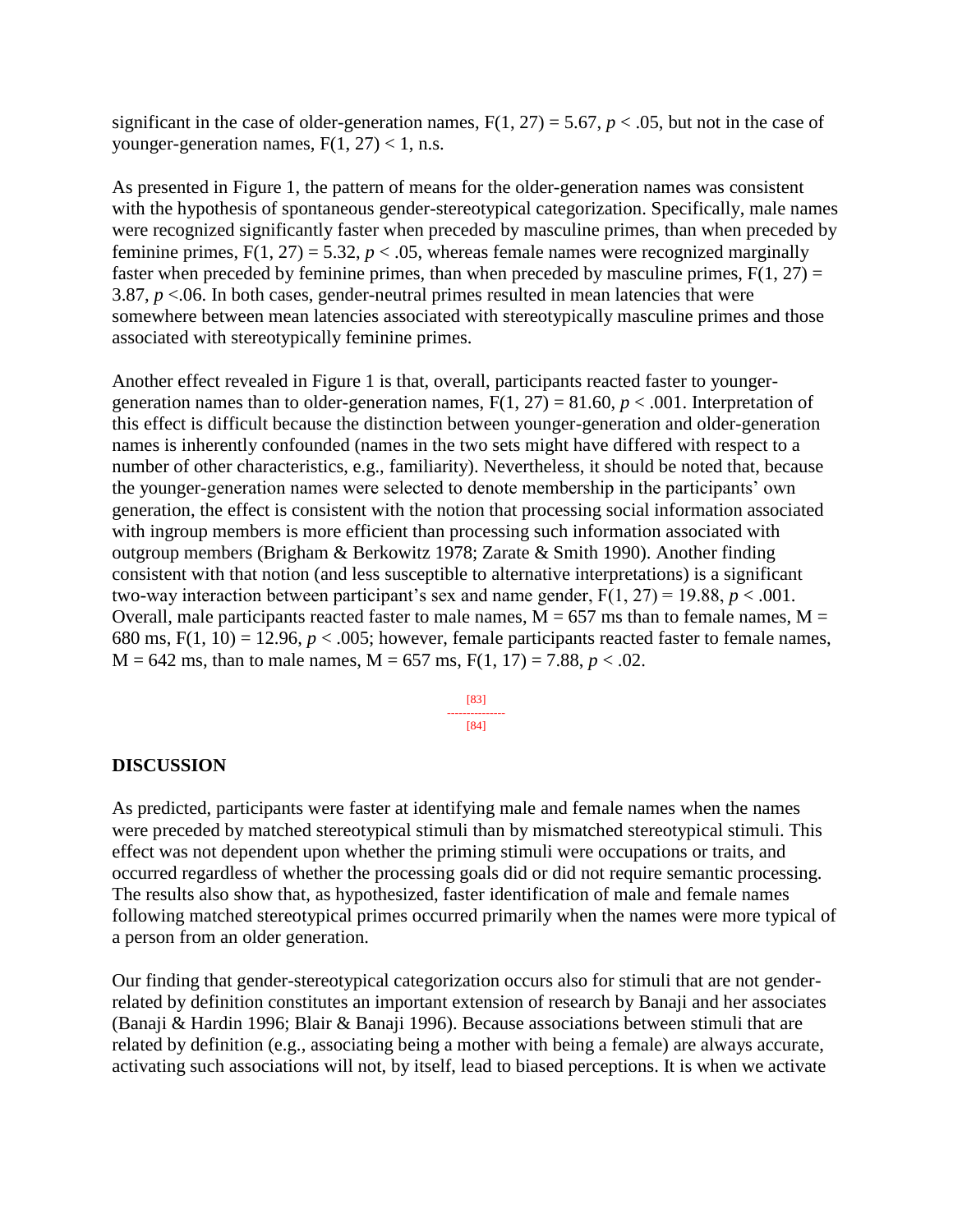associations between characteristics that are not related by definition (e.g., associating being emotional with being a female) that such stereotypically biased perceptions will occur.

We believe that by using an experimental task not involving explicit references to gender categorization, by excluding primes related to gender by definition, and by providing subjects with a believable cover story, the present experiment offers a more stringent test of the spontaneous gender stereotyping hypothesis than was possible in previous research. However, one potential weakness of the present experiment is that the findings were obtained using presentations of primes and targets that were separated by a relatively long time interval ( $SOA =$ 2200 ms). In contrast, Banaji and her associates (Banaji & Hardin 1996; Blair & Banaji 1996) used SOA intervals as short as  $250 \text{ ms}^4$ . Even though, in general, semantic priming effects obtained using shorter intervals provide a more unequivocal indication of the automaticity of such effects (Neely 1976), recent research in cognitive neuropsychology in which event-related potentials associated with automatic semantic priming were measured indicates that such effects remain for periods longer than two seconds (Deacon, D, Uhm, T., Ritter, W., Hewitt, S. & Dynowska, A. 1999). In addition, because the experimental task had ostensibly nothing to do with gender-categorization or gender stereotypes, it is highly unlikely that the effects obtained in the present experiment might have been due to subjects' strategic efforts (cf., Bargh 1989, 1994).



Overall, our findings support the notion of spontaneous gender-stereotypical categorization of traditionally feminine and traditionally masculine trait labels and job labels (cf., Banaji & Hardin 1996; Blair & Banaji 1996) and are consistent with a broader idea of gender as a basis for social categorization (Brewer & Lui 1988; Karylowski, Konarzewski & Motes 2000; Zarate & Smith 1992). However they also suggest that spontaneous gender-stereotypical categorization is sensitive to a generational context, specifically, that it occurs primarily for targets associated with members of an older generation. This last finding is consistent both with the notion that perceivers often distinguish sub-types within more general social categories, including gender (Clifton, McGrath & Wick 1976; Coats & Smith 1999; Deaux, Winton, Crowley & Lewis 1985; Eckes 1994) and with the notion that stereotypes are more readily applied to members of outgroups than to members of our own group (cf., Fiske 1998).

## **FOOTNOTES**

**1.** The reason for providing Participants with feedback was to increase their motivation to avoid errors.

**2.** The primes were selected from a larger pool of trait labels and job labels based on results of a preliminary study conducted on a separate undergraduate sample (N=60). Participants in that study made judgments of conditional probabilities that a person characterized by a particular trait or employed a in particular job is a male or a female. The Bem Sex Role Inventory (Bem 1974) was used as a primary source of trait labels that were included in the initial pool.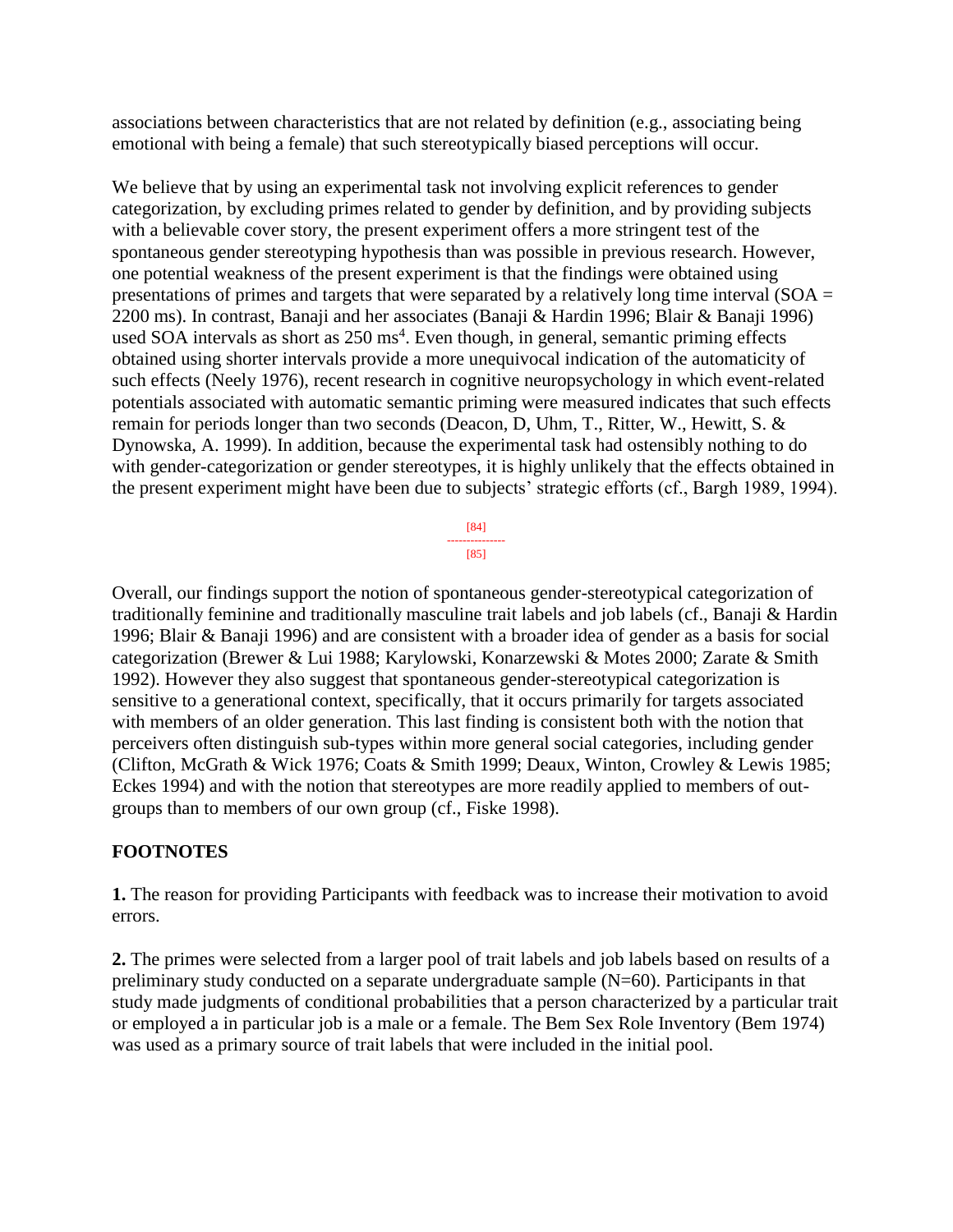**3.** The names were selected from a larger pool based on results of another preliminary study in which undergraduates  $(N=21)$  judged first names in terms of each name's association with either current the college-age generation or with the generation of their grandparents. The authors wish to thank Tony Greenwald for providing us with many names included in the initial pool.

**4.** In an earlier experiment Karylowski, Wallace, Motes, Eicher & Van Liempd (1997, 1999), failed to find gender-stereotypical categorization effects for SOA=400 ms, even though the effects occurred for SOA=2200 ms.

> [85] --------------- [86]

## **REFERENCES**

Banaji, M. R, and Hardin, C. D. (1996). "Automatic stereotyping," *Psychological Science*, 7:136 - 141.

Bargh, J. A. (1989). "Conditional automaticity: Varieties of automatic influence in social perception and cognition." In J. S. Uleman and J. A. Bargh (Eds.) *Unintended thoughts* (pp. 3- 51). NY: The Guilford Press.

Bargh, J. A. (1994). "The four horseman of automaticity: Awareness, intention, efficiency, and control in social cognition." In R. J. Wyer and T. Srull (Eds.), *Handbook of social cognition* (2nd ed.), (Vol. 1; pp. 1-40). Hillsdale, NJ: Lawrence Erlbaum Associates, Publishers.

Bem, S. L. (1974). "The measurement of psychological androgyny," *Journal of Consulting and Clinical Psychology*, 42:155-162.

Blair, I. V., and Banaji, M. R (1996). "Automatic and controlled processes in stereotype priming." *Journal of Personality and Social psychology*, 70:1142 - 1163.

Brewer, M. B., and Lui L. L. (1989). "The primacy of age and sex in the structure of person categories." *Social Cognition*, 7:262-274.

Clifton, A. K., McGrath, D.,and Wick, B. (1976). "Stereotypes of woman: A single category?" *Sex Roles*, 2:135-148.

Coats, S. & Smith, E. R. (1999). "Perceptions of gender subtypes: Sensitivity to recent exemplar activation and in-group/ out-group differences." *Personality and Social Psychology Bulletin*, 25:515-526.

Deacon, D., Uhm, T. Ritter, W., Hewitt, S., Dynowska, A. (1999). "The lifetime of automatic priming effects may exceed two seconds," *Cognitive Brain Research*, 7:465-472.

Deaux, K., Winton, W., Crawley, M.and Lewis, L. L. (1985). "Level of categorization and content of gender stereotypes," *Social Cognition*, 3:145-167.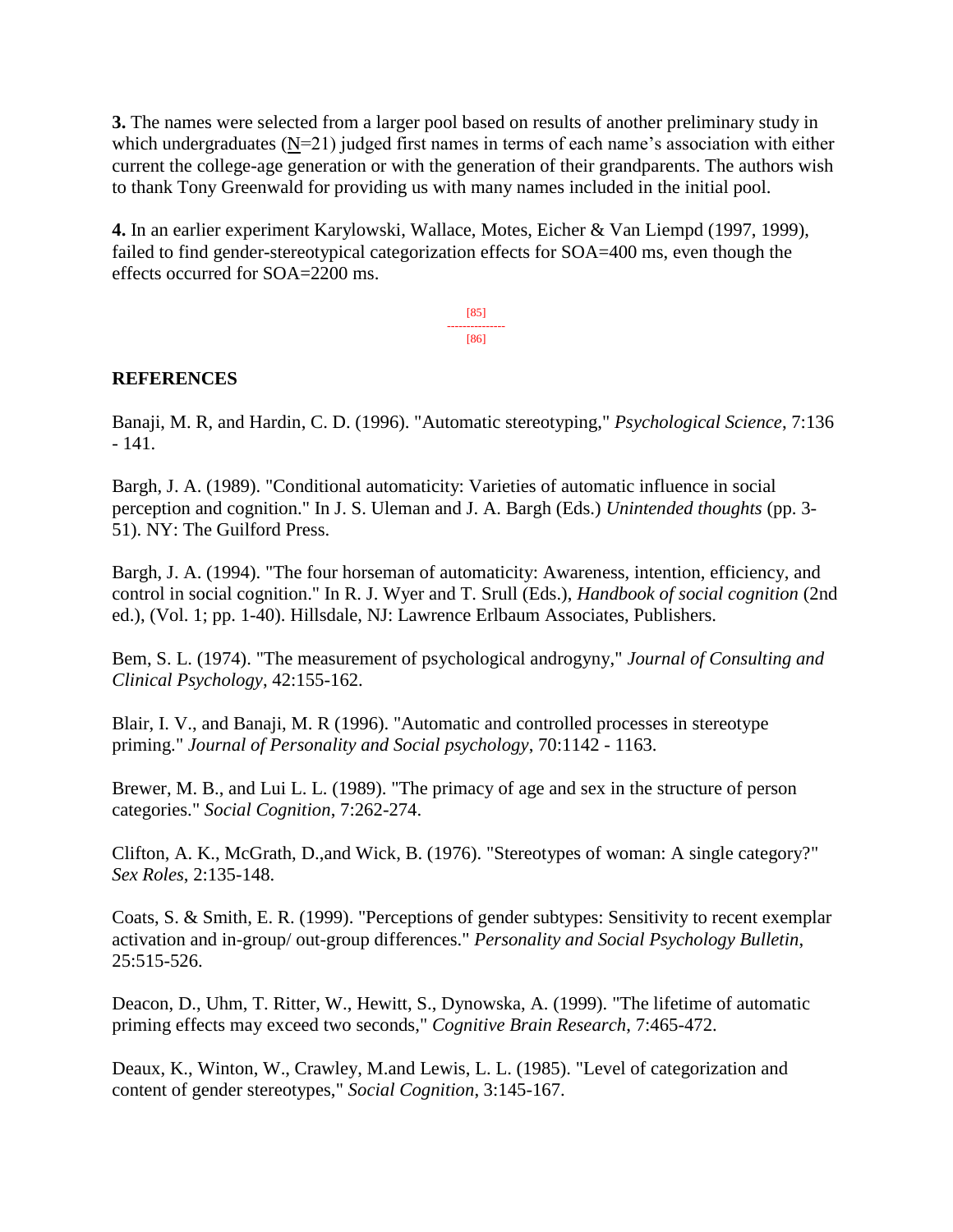Eckes, T. (1994). "Explorations in gender cognition: Content and structure of female and male subtypes," *Social Cognition*, 12:37-60.

Fiske, S. T. (1998). "Stereotyping, prejudice, and discrimination." In D. T.Gilbert, S. T. Fiske and G. Lindzey, *The handbook of social psychology* (4th ed.; Vol. II; pp. 357-411). Boston, MA: McGraw-Hill Companies, Inc.

Hilton, J. L. & von Hippel, W. (1996). "Stereotypes," *Annual Review of Psychology*, 47:237-271.

Karylowski, J. J. & Bergeron, W. (1989). "Sex role orientation of college students and their same-sex parents." *Psychological Reports*, 65:699-702.

Karylowski, J. J., Konarzewski, K. and Motes, M. A. (2000). "Recruitment of exemplars as reference points in social judgments." *Journal of Experimental Social Psychology*, 36:275-303.

Karylowski, J. J. Wallace, H. M.., Motes, M. A., Eicher, S., Van Liempd, D. (1997, October). "Spontaneous gender-based categorization of trait labels and job labels," Poster presented at the meeting of the *Society of Experimental Social Psychology*, Toronto.

Karylowski, J. J. Wallace, H. M.., Motes, M. A., Eicher, S., Van Liempd, D. (1999). "Próba Wykorzystania Techniki Torowania (Priming) Do Badania Kategoryzacji Spo»ecznej," *Przeglad Psychologiczny*, 42:111-120.

Morgan, B. L. (1998). "A three generational study of tomboy behavior." *Sex Roles*, 39*:*787-800.

Shebloski, B. & Gibbons, J. (1998). "Intergenerational patterns of beliefs about women's roles among adolescents and their parents in the Czech Republic," *Cross-Cultural Research*, 32:241- 256.

Zarate, M. A. and Smith, E. R (1990). "Person categorization and stereotyping," *Social Cognition*, 1:161 - 185.

> [87] --------------- [88]

## **APPENDIX A**

Trait labels, job labels, and first names used in the experiment:

| <b>Masculine Trait Labels:</b> | aggressive, athletic, competitive, daring, dominant, forceful,<br>powerful, strong |
|--------------------------------|------------------------------------------------------------------------------------|
|--------------------------------|------------------------------------------------------------------------------------|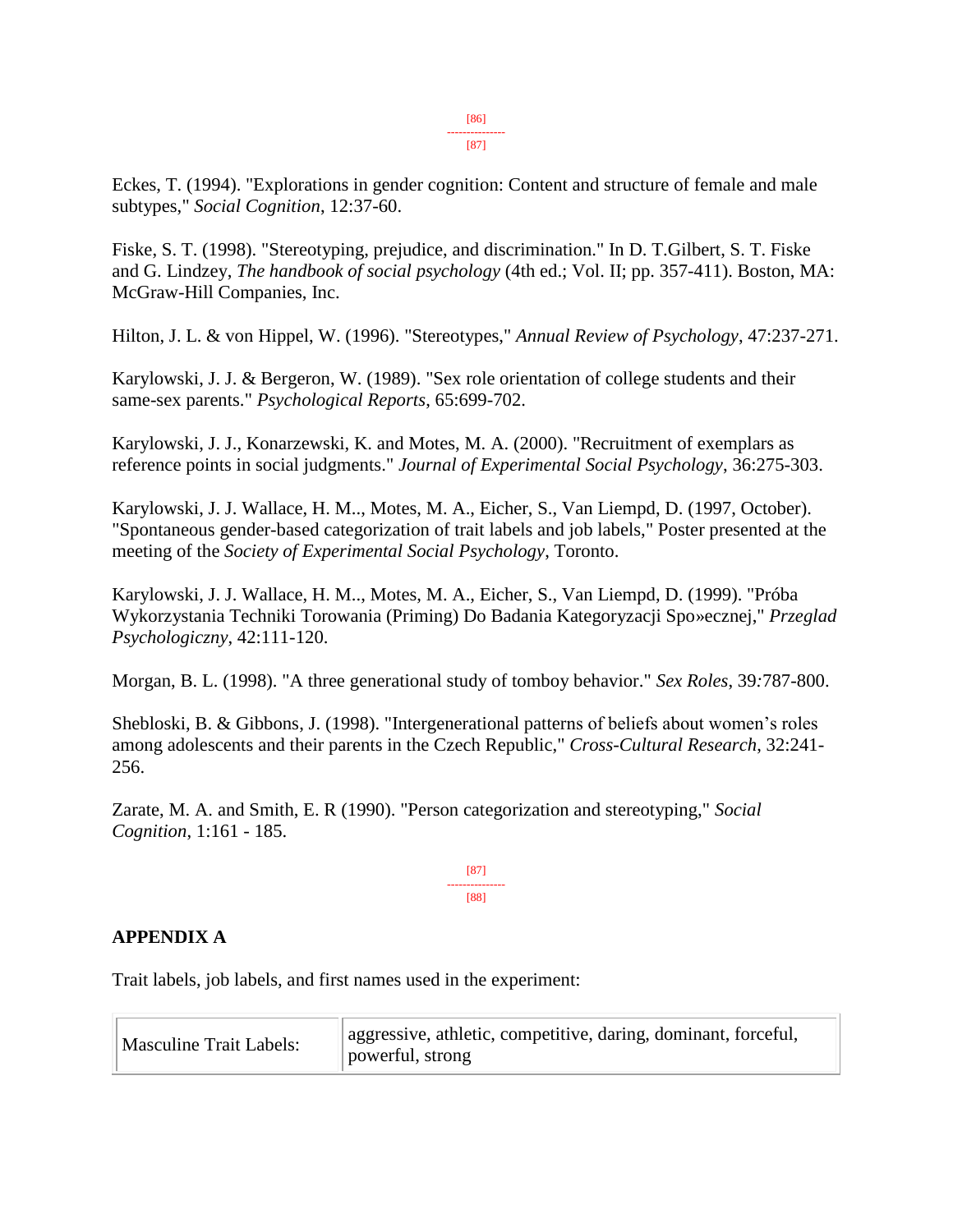| <b>Feminine Trait Lables:</b>                     | affectionate, compassionate, emotional, flatterable, gentle,<br>nurturing, sympathetic, tender |
|---------------------------------------------------|------------------------------------------------------------------------------------------------|
| <b>Gender-Neutral Trait</b><br>Labels:            | adaptable, conventional, jealous, likable, secretive, tactful,<br>theatrical, truthful         |
| <b>Masculine Job Labels:</b>                      | blacksmith, carpenter, clergy, electrician, engineer, farmer,<br>mechanic, soldier             |
| Feminine Job Labels:                              | florist, homemaker, maid, model, nurse, receptionist, secretary,<br>typist                     |
| Gender-Neutral Job Labels:                        | accountant, administrator, advertiser, artist, cook, editor, realtor,<br>salesperson           |
| <b>Younger Generation Male</b><br>Names:          | Brad, Brandon, Eric, Jason, Kevin, Travis                                                      |
| <b>Younger Generation</b><br><b>Female Names:</b> | Cindy, Jasmine, Jennifer, Jessica, Kristy, Lisa                                                |
| <b>Older Generation Male</b><br>Names:            | Edgar, Elmer, Eugene, Irvin, Vernon, Wilbert                                                   |
| <b>Older Generation Female</b><br>Names:          | Agnes, Emma, Ethel, Gladys, Lucille, Ruth                                                      |

## **AUTHORS' NOTE**

This research was originally presented at the 108<sup>th</sup> Annual Convention of the American Psychological Association, Washington, DC, August 2000. Send correspondence to Jerzy J. Karylowski, Department of Psychology, University of North Florida, 4567 St. Johns Bluff Road, South, Jacksonville, Fl 32224-2645; electronic mail: [jurek@unf.edu.](mailto:jurek@unf.edu)

> [88] --------------- [89]

## **AUTHORS' BIOGRAPHIES**

Jerzy J. Karylowski received his Ph.D. in Psychology from Uniwersytet Warszawski in Poland in 1974. He is currently a Professor of Psychology at the University of North Florida. E-mail: [jurek@unf.edu.](mailto:jurek@unf.edu)

Michael A. Motes received his M.A. in Psychology from the University of North Florida in 1996. He was a visiting instructor at the University of North Florida from 1996 till 1998. He is